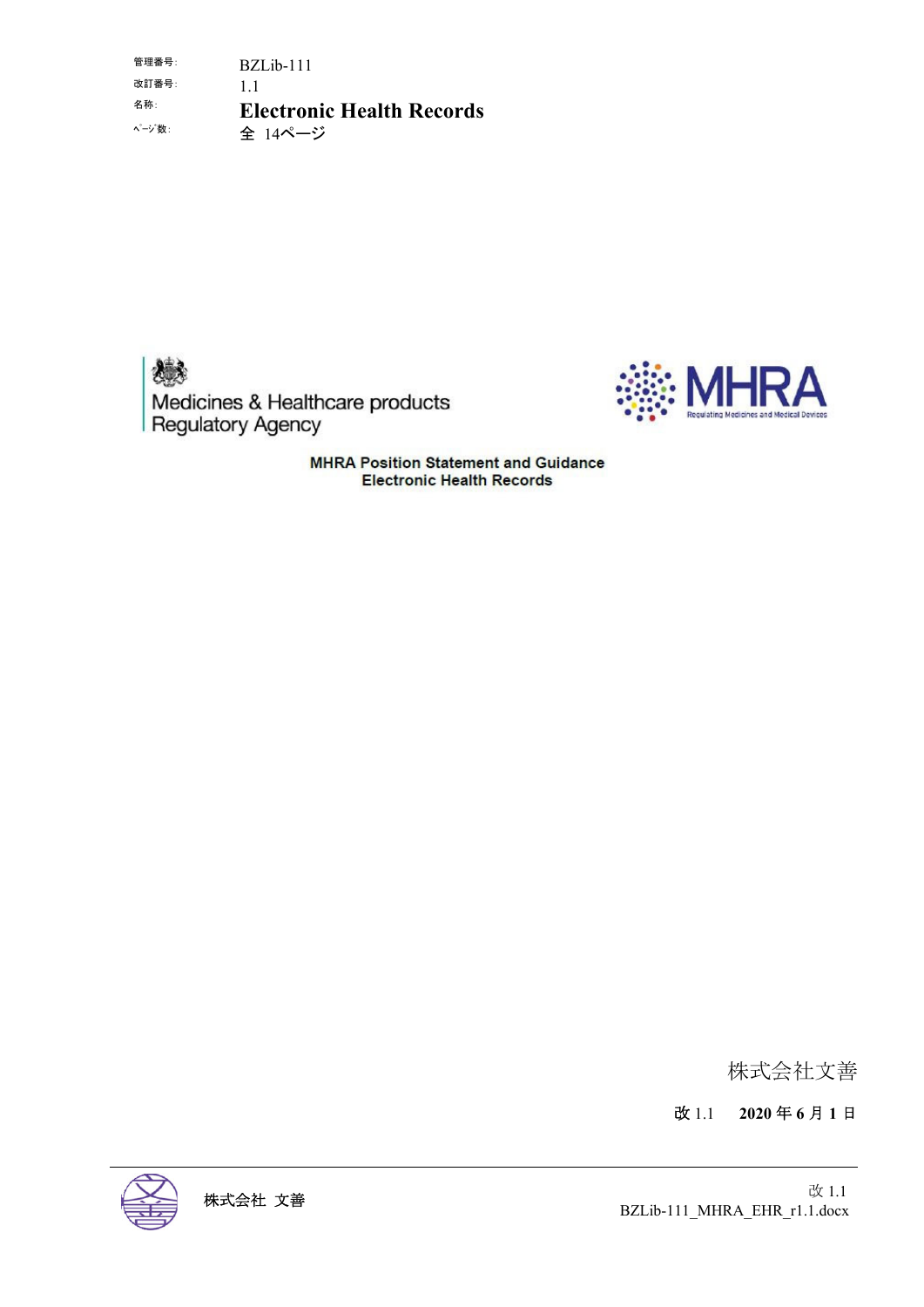【注記】

本書は、英国 Medicines and Healthcare products Regulatory Agency (MHRA)が発行した英語 原文を株式会社文善にて和文翻訳したものです。

翻訳文はできるだけ英語原文に忠実になるよう努めましたが、あくまでも英語原文を正と するものです。本書は規制の理解を補助する目的で作成したものであり、株式会社文善は 翻訳文に誤りがないことについて保証いたしません。

原文の内容をご自身で必ず確認してください。株式会社文善は、本書を利用したことに起 因して、何らかの損害が生じたとしても、これについては一切の責任を負いません。

本書に記載の翻訳文については、事前に株式会社文善の書面による許可がある場合を除 き、複製、複写その他いかなる方法による複写、及び引用、転載も禁止とさせていただき ます。

本書に含まれる内容は、予告なしに変更されることがあります。

本書を含め、株式会社文善のサイト(https://bunzen.co.jp)では、電磁的記録/電子署名等に 関する規制やガイダンスの翻訳を掲載しています。

本書、株式会社文善のサービス等への質問、コメント等は info1@bunzen.co.jp にお寄せく ださい。

【本書の表記について】 文脈に応じ説明を補足した場合、〔 〕内にそれを記述しています。

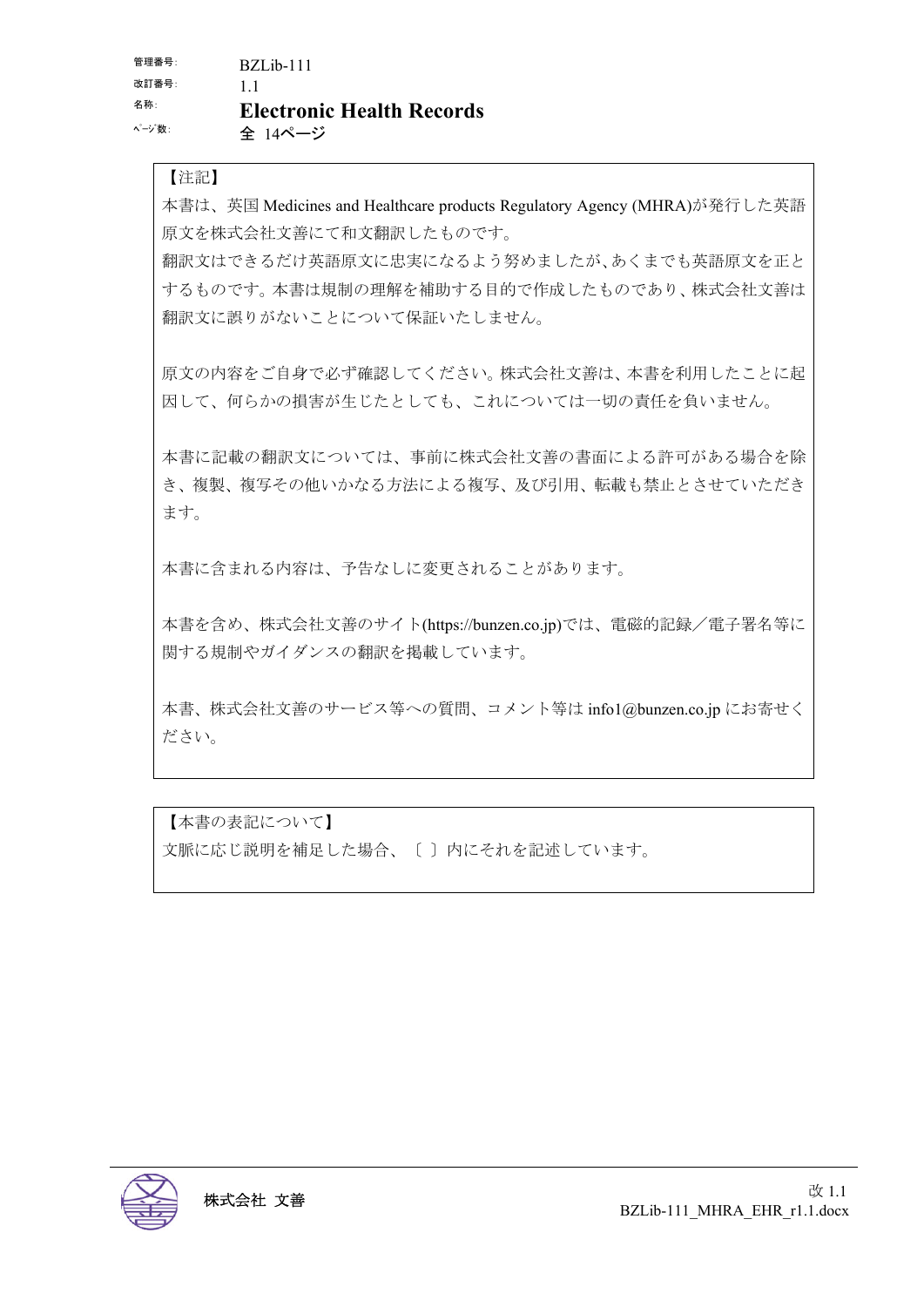# 目次

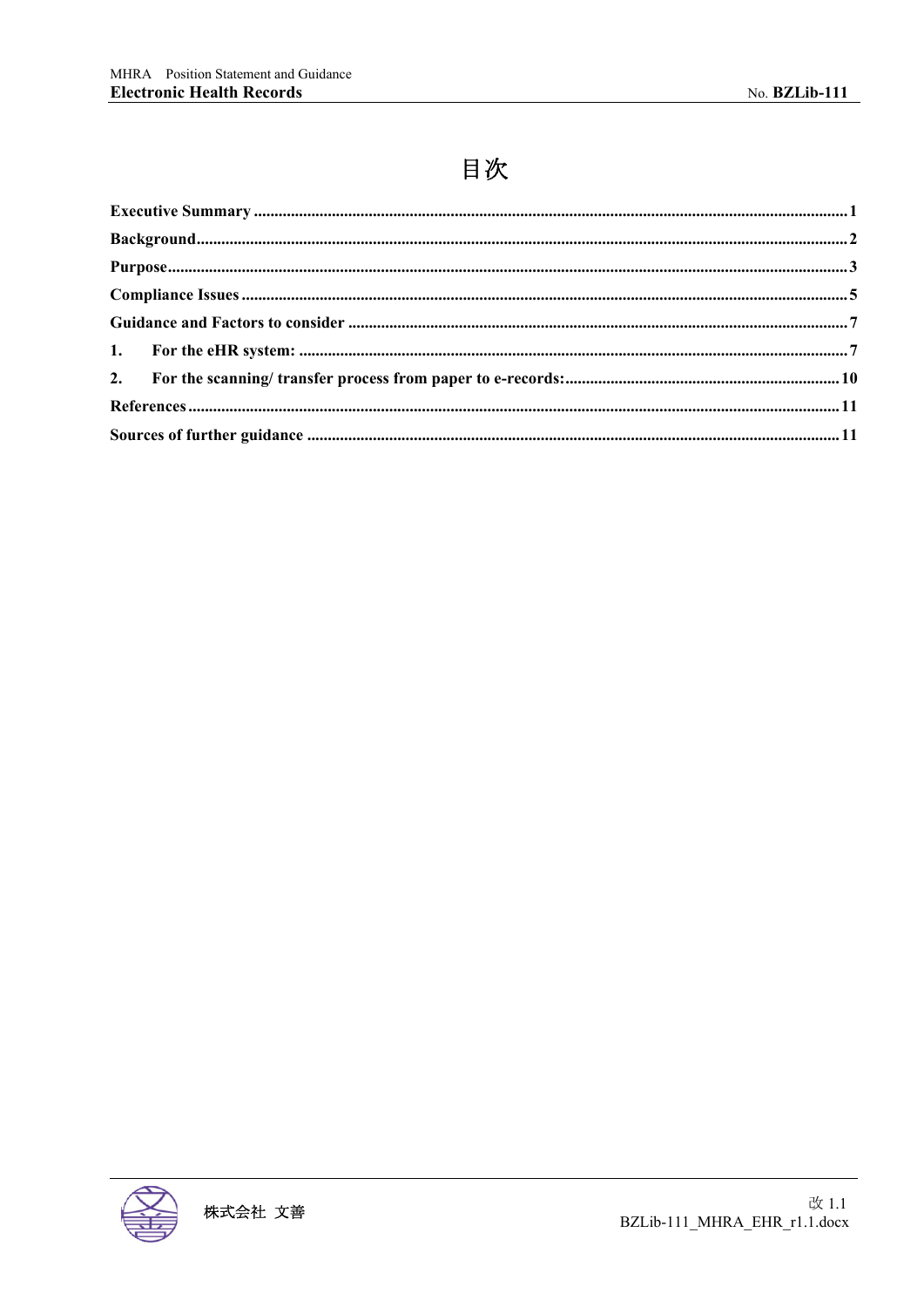## **Executive Summary**  主概要

There is a legal requirement for all organisations sponsoring and hosting interventional clinical trials on medicines in the UK to comply with the UK Medicines for Human Use (Clinical Trials) Regulations 2004 (as amended). The move within the NHS from paper to electronic health record (eHR) systems has led to significant compliance issues in relation to Good Clinical Practice (GCP). There are potential serious consequences for Trusts that have an inadequate eHR system. These include: Trusts being rejected by commercial sponsors at site selection due to non-GCP compliant systems; the rejection of marketing authorisation applications (MAAs) or journal publications due to an inability to reconstruct the trial; and the unethical recruitment of patients to trials as the systems do not support the robust collection and retention of data. All of these issues may have a negative impact on the selection of NHS sites, and ultimately UK NHS Trusts/ Boards becoming less attractive places to conduct research (and the resultant financial implications of this, as well as reduced access to the latest research and medicines for UK patients). This guide aims to provide clarity for NHS Trust/ Health Boards on how to implement eHR systems compliant with the regulations, and should be used to guide system providers at the project implementation stage and also to make required changes to existing systems to bring them into compliance.

英国で、医薬品に関する介入試験を依頼又はホ ストするすべての組織は、英国の Medicines for Human Use (Clinical Trials) Regulations 2004 (as amended) に準拠しなければならない。NHS 内 の紙の医療記録から eHR システムへ移行した 際に、GCP に関する重大な適合問題が発生し たが、不適切な eHR システムを持つ Trust にと っては、このことは以下のような深刻な結果と なりかねない。

- 治験依頼者が治験実施施設を選択する 際に、システムが GCP に適合していな いという理由で、Trust が拒否される。
- 治験を再現できないという理由で MAA やジャーナル発行が却下される。
- システムがデータを堅牢に収集・保存 できないため、非倫理的に被験者募集 を行ってしまう。

これらの問題はすべて、NHS サイトを選択す る際に悪影響を与える可能性があり、最終的 には、UK NHS Trusts/ Boards は、研究を行う 魅力的な場所ではなくなる(その結果として 生じる経済的影響だけでなく、英国の患者が 最新の研究や医薬品にアクセスする機会が減 少する)。本ガイドは、NHS Trust / Health Board に対して、規制に準拠した eHR システ ムを実装する方法を明確にすることを目的と しているが、システムプロバイダは〔本ガイ ドを〕システム実装フェーズにおいて指針と して使用するとともに、既存のシステムを規 制に適合するように変更する際にも使用すべ きである 。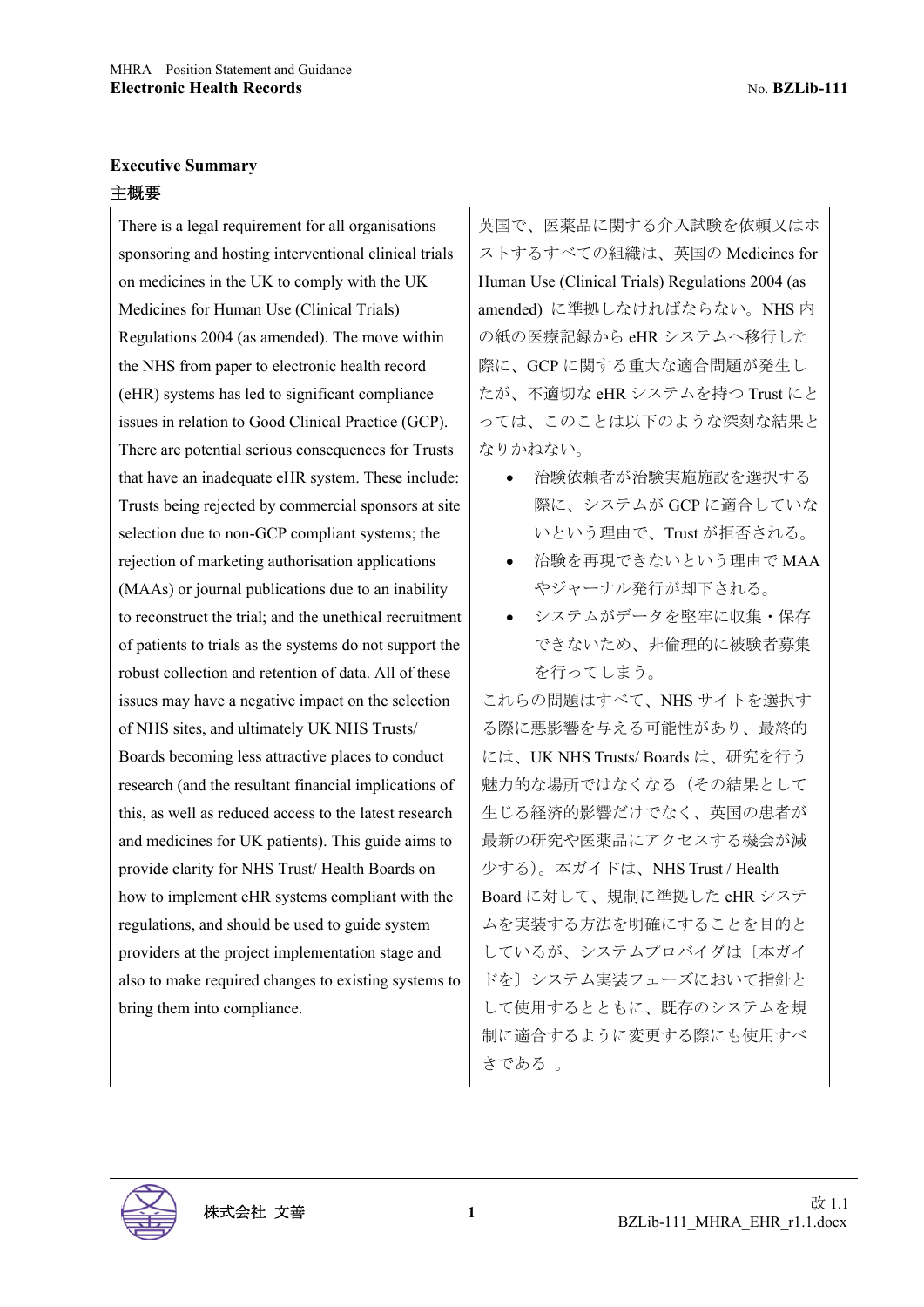#### **Background**

## 背景

| 旨贯                                                     |                                                  |
|--------------------------------------------------------|--------------------------------------------------|
| The NHS commitment to the introduction of              | NHS の eHR 導入の取り組みは新しいものでは                        |
| electronic health records (eHRs) is not new; it was    | なく、1998年に NHS Executive によって最初に                  |
| first agreed by the NHS Executive in 1998 from         | 合意され、そこから 2002 年に National                       |
| which the National Programme for IT was                | Programme for IT が始まった。その後、アプロ                   |
| introduced in 2002. There have been multiple           | ーチを何度か検討しなおし、最終的に2011年                           |
| iterations of the approach to be used, ultimately      | に、単一のシステムを導入するのではなく                              |
| leading to a decision in 2011 to develop a 'connect-   | 「connect-all」アプローチを開発する、という                      |
| all' approach rather than the introduction of a single | 決定に至った。その結果、治験 eHR を作成・                          |
| system. This has led to the implementation of many     | 管理するために、さまざまなシステムが実装さ                            |
| different systems for the creation and management      | れることとなった。                                        |
| of clinical eHRs.                                      |                                                  |
| Following the subsequent introduction of these         | 規制当局である MHRA は、これらの多様な eHR                       |
| diverse eHR systems, the MHRA as a regulator has       | システムが導入された後で、UK Medicines for                    |
| seen issues in relation to their compliance with the   | Human Use (Clinical Trials) Regulations 2004 (as |

amended) 及び Good Clinical Practice (GCP) の原 則への適合について問題があることを発見し た。これは、治験薬について治験を実施してい る NHS Trust / Health Board 及び製薬会社にとっ

て極めて重大な懸念事項である。

UK Medicines for Human Use (Clinical Trials) Regulations 2004 (as amended) and Good Clinical Practice (GCP) principles. This is also a significant

concern for NHS Trusts/ Health Boards and

of investigational medicinal products.

pharmaceutical companies conducting clinical trials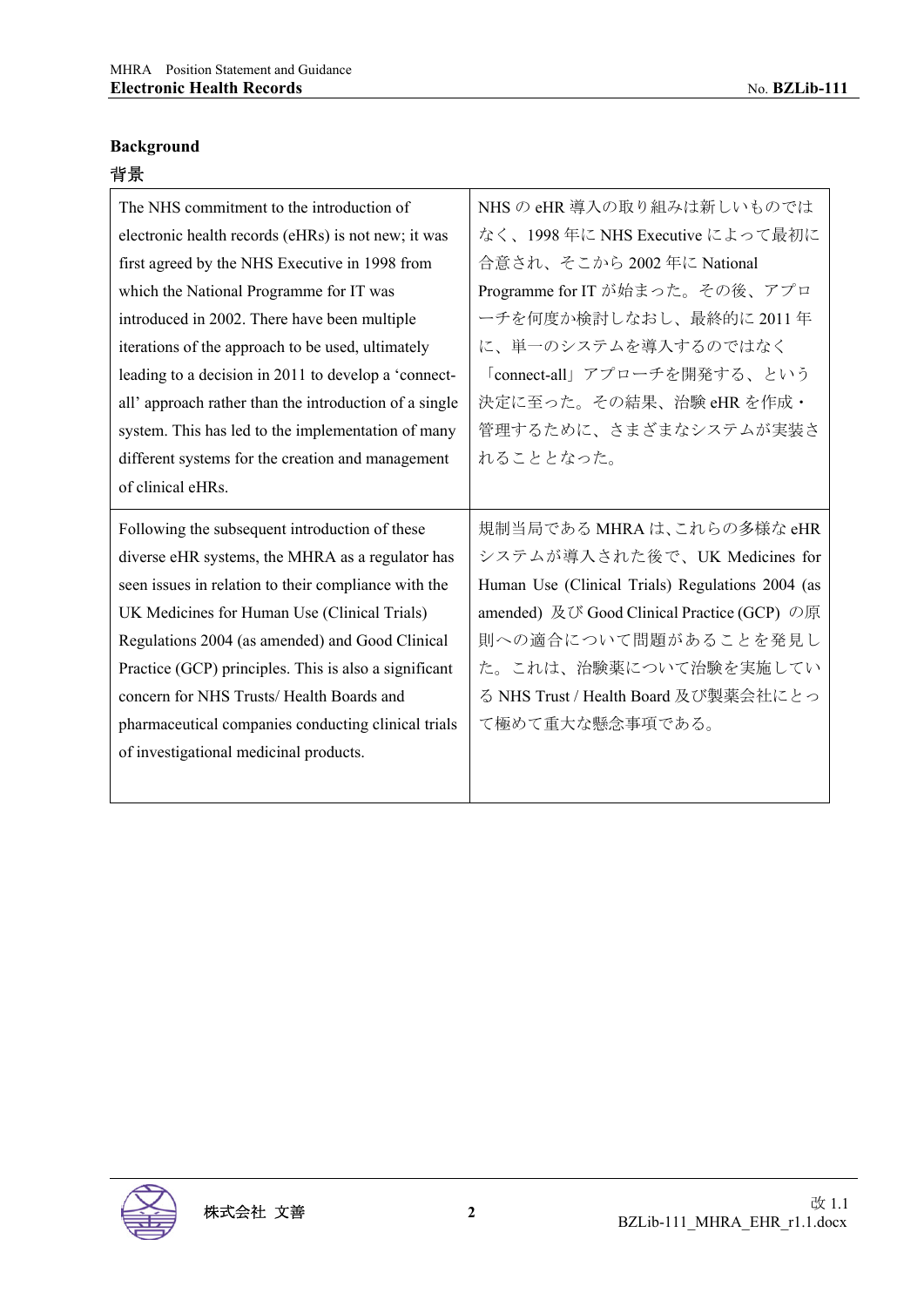# **Purpose**

# 目的

| The MHRA supports the move towards eHRs but             | MHRA は eHR 化の流れを支持するものである                        |
|---------------------------------------------------------|--------------------------------------------------|
| recognises there is a need to facilitate their          | が、その際に規制(特に Schedule 1, Part 2(4&9),             |
| regulatory compliance (in particular see Schedule 1,    | UK Clinical Trials Regulations 2004 (as amended) |
| Part 2(4&9), UK Clinical Trials Regulations 2004        | を参照のこと)に適合できるよう支援すること                            |
| (as amended)). In response to stakeholder queries       | が〔MHRAに〕求められていることを認識し                            |
| on this issue, the MHRA GCP Inspectorate has            | ている。この問題に関するステークホルダの質                            |
| developed this position statement on points for         | 問に応えるべく、MHRA GCP Inspectorate は、                 |
| consideration during the design, build and              | eHR システムの設計、構築、実装の際に考慮                           |
| implementation of an eHR system. The purpose of         | すべき点について、この position statement を作                |
| this guidance is to provide clarity on the regulatory   | 成した。本ガイドの目的は、Trust / Health                      |
| requirements and the MHRA position for Trust/           | Board の最高経営責任者と R&D 部門、及び                        |
| Health Board Chief Executives and R&D                   | NHS が治験をホストする際の治験依頼者に対                           |
| departments, and also for commercial organisations      | して、規制要件及び MHRA の立場を明確にす                          |
| sponsoring clinical trials hosted within the NHS.       | ることである。                                          |
| Trusts/ Health Boards that are trial sponsors have      | 治験依頼者としての Trust/Health Board は、GCP               |
| responsibility for providing a GCP compliant records    | に適合した記録管理システムを提供する責任が                            |
| management system. This means implementing eHR          | ある。つまり、堅牢で、GCP に適合した、治験                          |
| systems that are robust, GCP compliant, and that        | 毎に原データを識別できる eHR システムを実                          |
| source data is identifiable for each study (see         | 装するということである (Regulation 31A(8)UK                 |
| Regulation 31A(8) UK Clinical Trials Regulations        | Clinical Trials Regulations 2004 (as amended)を参  |
| 2004 (as amended)). Trusts/ Health Boards who act       | 照のこと)。 <i>治験ホストとしてのTrust / Health</i>            |
| as trial hosts, and thereby are responsible for source  | Board は、ホストした治験の原記録に責任を持                         |
| records for hosted trials, are responsible in the same  | ち、治験依頼者と同様に、その記録を管理する                            |
| way as sponsors for ensuring their records              | システムが適合していることを確実にする責任                            |
| management systems are compliant.                       | を持つ。                                             |
| It is essential that the Trust/Health Board has a clear | 治験依頼者のいる治験及びホストする治験にお                            |
| understanding of what the source data are for both      | ける原データとは何か、を Trust / Health Board                |
| sponsored and hosted trials, as a lack of control over  | が間違いなく理解することが不可欠である。と                            |
| the documentation could result in an inability to       | いうのは、資料の管理ができていないと治験を                            |
| reconstruct the trial and the trial data being labelled | 再現できなくなり、その治験データは信頼でき                            |
| as unreliable. This could have major consequences       | ないものとされてしまうからである。このこと                            |
| for the Trust/Health Board's reputation as a clinical   | は治験サイトとしての Trust / Health Board の評               |
| trial site.                                             | 判に大きな影響を与える可能性がある。                               |

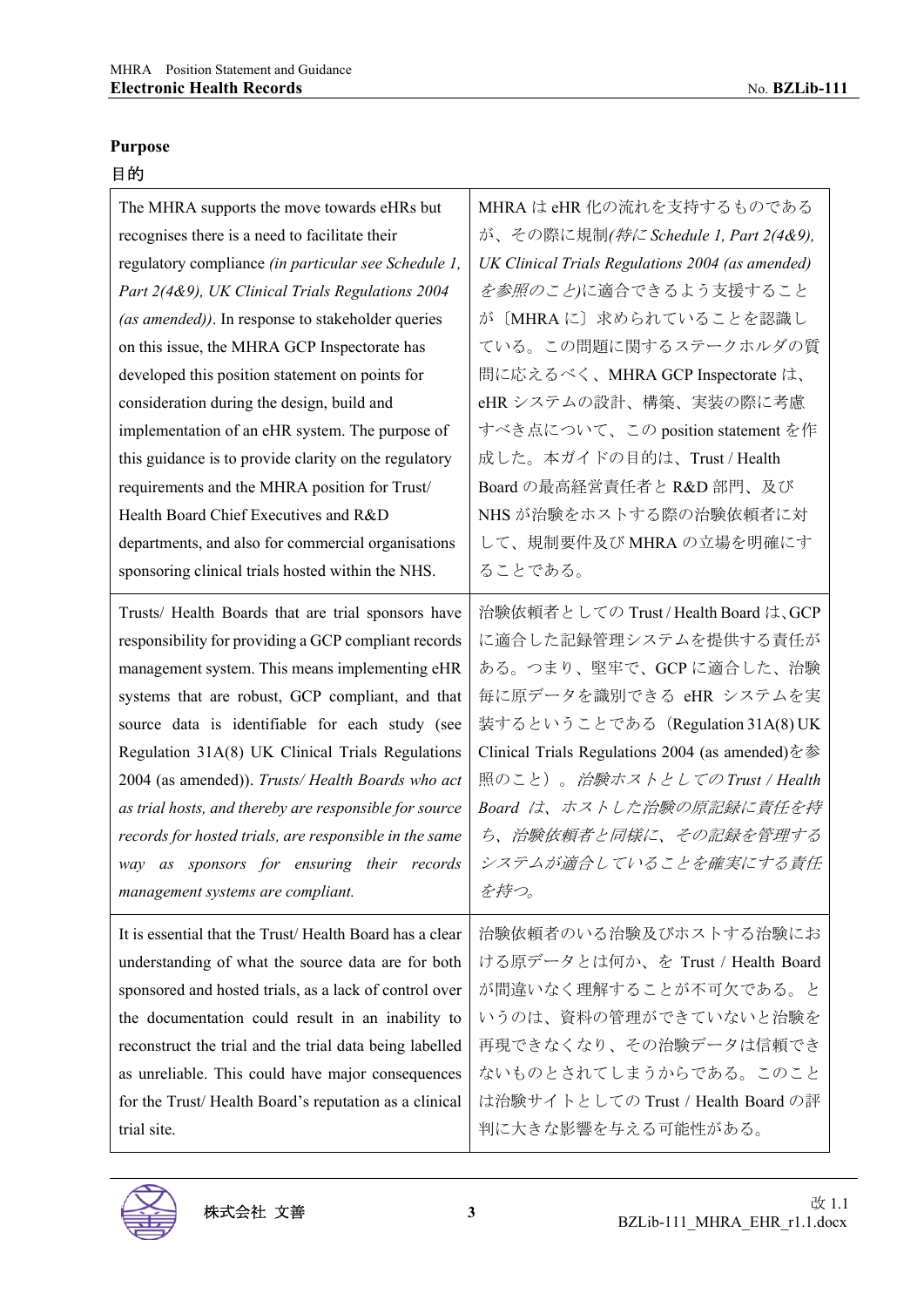| It should not be assumed that a provider of a clinical | 治験に用いる eHR システムを供給する eHR シ       |
|--------------------------------------------------------|----------------------------------|
| eHR system will have an understanding of GCP, and      | ステムプロバイダが GCP を理解しているとは          |
| therefore Trusts/ Health boards should supply the      | 考えない方がよい。従って、GCPへの適合を確           |
| eHR system providers with appropriate user             | 実にするために、Trust/Health Board は適切なユ |
| requirements to ensure GCP compliance. This            | ーザ要件を eHR システムプロバイダに提供す          |
| guidance document should be considered along with      | べきである。標準的な健康記録に関する Trust /       |
| the Trust/ Health Board requirements for standard      | Health Board の要件、及び他の適用される規制     |
| health care records and other applicable regulations   | やガイダンス(データ保護法など)とともに、            |
| and guidance (such as data protection legislation).    | 本ガイダンスも検討すべきである。                 |
|                                                        |                                  |
| Ensuring robust, compliant electronic systems from     | 電子システムの堅牢性・適合性を最初から確実            |
| the outset will enable the NHS to continue to be       | にすれば、NHSは英国における最高水準の研究           |
| involved in hosting the highest standards of research  | のホストとして関与し続けることができる。こ            |
| in the UK. It is recommended that this is achieved by  | れを達成するために以下を推奨する。                |
| having an R&D representative on eHR project            | eHR プロジェクトのリーダ会議に R&D            |
| boards, and through the provision of a user            | 担当者を参加させる。                       |
| requirement specification to the eHR provider at the   | システム開発段階で eHR プロバイダに             |
| system development stage that incorporates clinical    | ユーザ要件の仕様を提供する。                   |

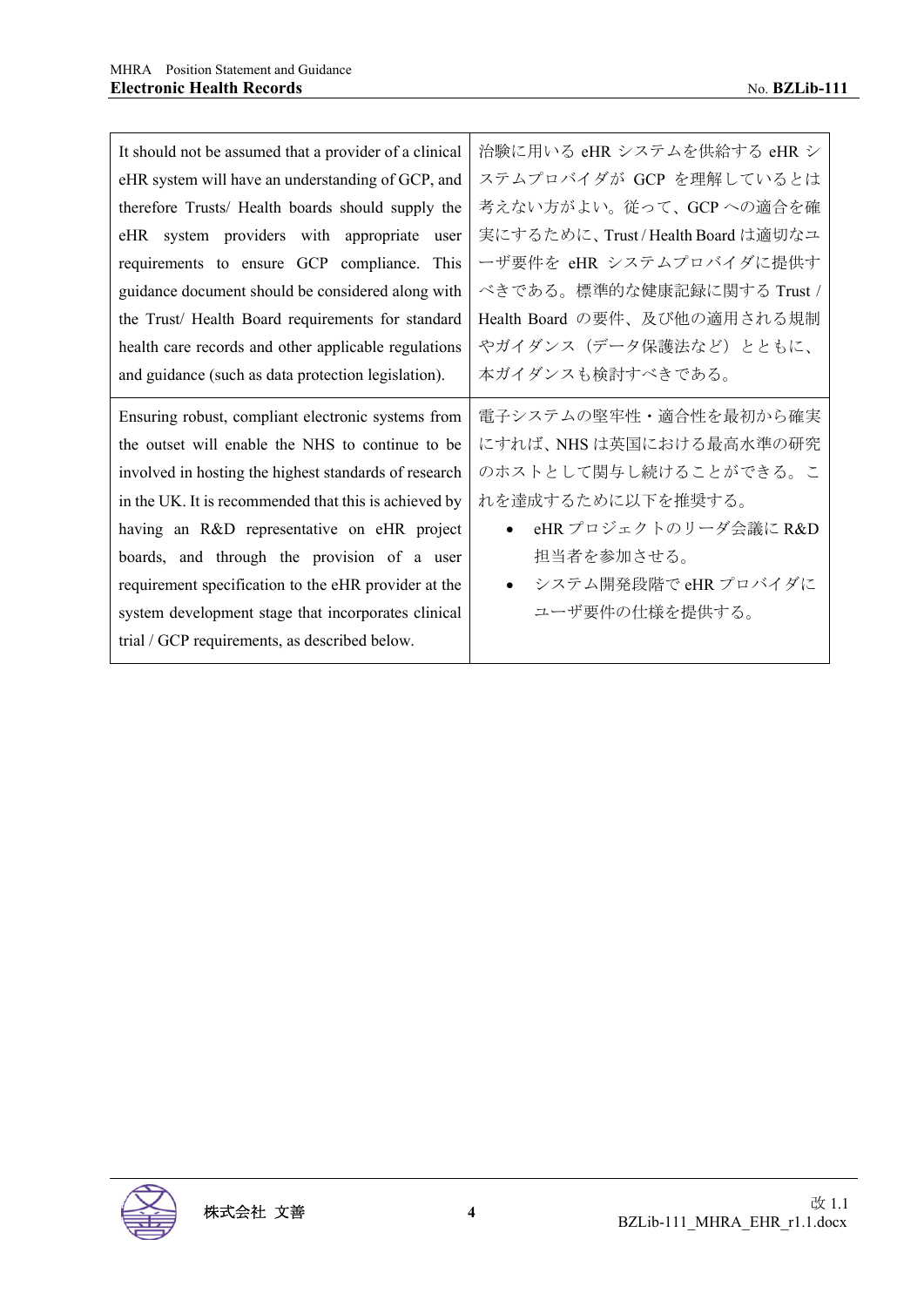# **Compliance Issues**

# コンプライアンスの問題

| Problems found with the eHR system during GCP   | GCP 査察で見つかった eHR システムについて      |
|-------------------------------------------------|--------------------------------|
| inspections:                                    | の問題:                           |
| Insufficient consideration of quality control   | eHRシステムを使用してどのように治             |
| (QC) systems and procedures defining how        | 験の要件を満たすのかを定める品質管              |
| the eHR system will be used to support          | 理システム及び手順の検討が不十分で              |
| clinical trial requirements (as detailed in the | ある。(下記で詳述)                     |
| guidance below); :                              | eHRの情報を、治験コーディネータが             |
| Inability to demonstrate investigator           | 単独で入力していたり、口述された内              |
| oversight due to information in the eHR         | 容を管理スタッフが転記していたた               |
| having been entered solely by the research      | め、治験責任医師が監督していること              |
| nurse or via dictation, and subsequent          | を説明できなかった。原データが削除              |
| transcription by admin staff. Examples          | 又は破棄されたことを治験責任医師が              |
| have been seen where the source data has        | 確認した証拠がないという例があっ               |
| been deleted/ destroyed with no evidence of     | た。                             |
| investigator review of the entry;               | 治験データに加えられた変更を再現す              |
| Lack of or insufficient audit trails in the     | るための監査証跡がシステムに無い、              |
| system to enable reconstruction of any          | 又は不十分であった。                     |
| changes made to trial data;                     | 電子的な試験結果、X線、スキャンな<br>$\bullet$ |
| No audit trails to document investigator        | どを治験責任医師がレビューしたこと              |
| review of electronic laboratory results, x-     | を記録する監査証跡が無い、及び(又              |
| rays, scans etc. and/ or such data being        | は)それらのデータが、管理されてい              |
| stored in an uncontrolled system;               | ないシステムに保存されていた。                |
| Paper print outs from the eHR being             | 紙で印刷した eHR データがモニタリン           |
| provided for monitoring or inspection           | グや査察の参照用として提供された               |
| reference that omit information contained       | が、電子システムには含まれている情              |
| in the electronic system;                       | 報が抜け落ちていた。                     |
| Inability to readily access audit trails;       | 監査証跡へのアクセスが簡単ではな               |
|                                                 | $V_{o}$                        |

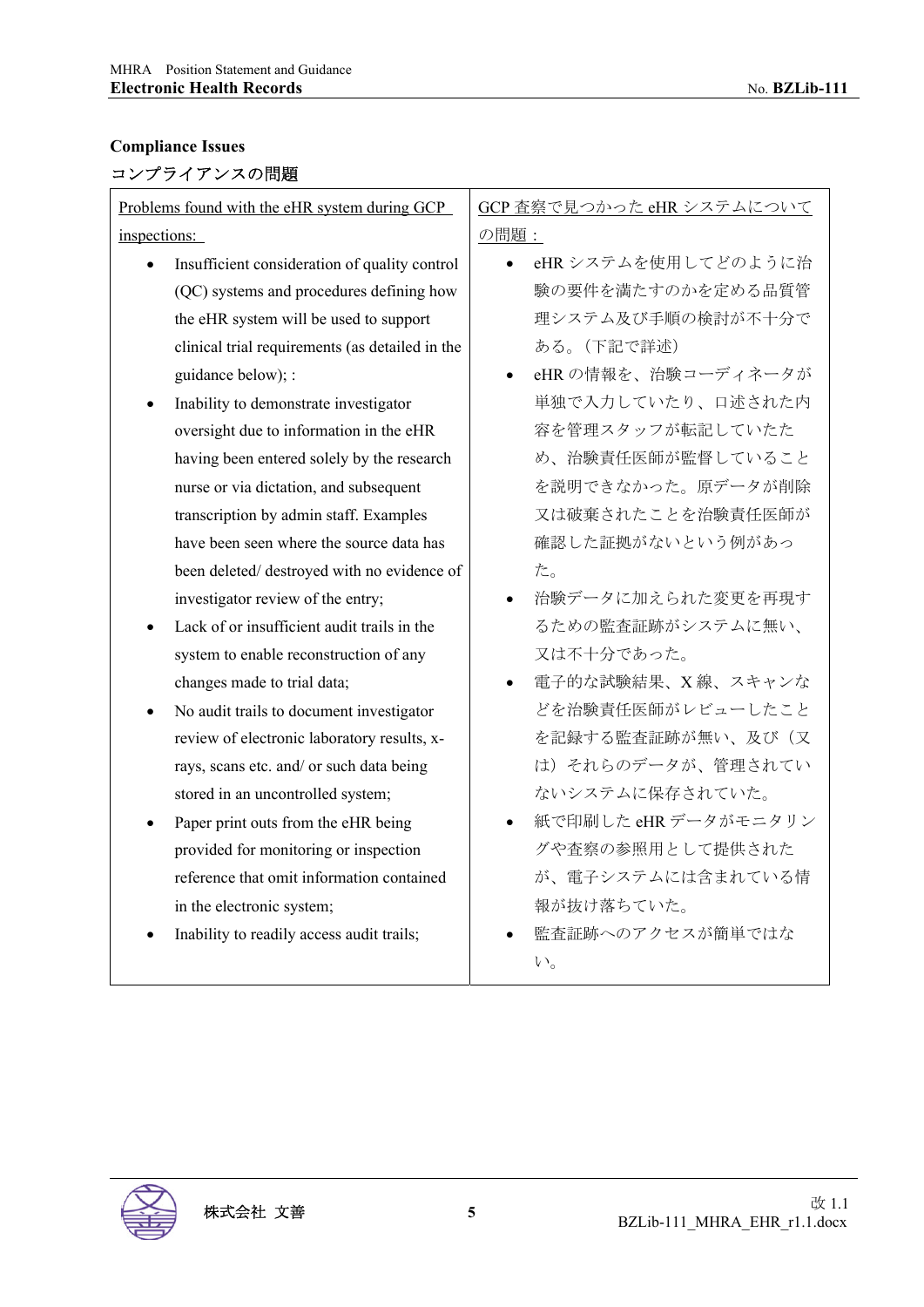| A lack of control over scanned source data<br>images such as CT scans, and the<br>subsequent uploading into PAC (Picture<br>Archiving & Communication) systems.<br>This includes issues such as data remaining<br>editable (including patient identifiers/ dates<br>of scans etc.) in stand-alone systems<br>without audit trails in place. This has also<br>been seen in relation to images imported<br>from other sources such as referring<br>hospitals. | CT スキャンなどの原データとなるスキ<br>ャン画像、及びその後の PAC (Picture<br>Archiving& Communication) システムへ<br>のアップロードが管理されていない。<br>例として、監査証跡の無いスタンドア<br>ロンシステムでデータ (患者 ID /スキ<br>ャンの日付など)が編集できてしまう<br>という問題があった。この問題は、参<br>照先の病院など、他のデータ元からイ<br>ンポートされた画像についても見られ<br>た。 |
|-------------------------------------------------------------------------------------------------------------------------------------------------------------------------------------------------------------------------------------------------------------------------------------------------------------------------------------------------------------------------------------------------------------------------------------------------------------|-------------------------------------------------------------------------------------------------------------------------------------------------------------------------------------------------------------------------------------------------|
| Problems found with scanning/ transfer from paper                                                                                                                                                                                                                                                                                                                                                                                                           | GCP 査察で見つかった、スキャン/紙から eHR                                                                                                                                                                                                                       |
| to eHRs during GCP inspections:                                                                                                                                                                                                                                                                                                                                                                                                                             | への転送についての問題                                                                                                                                                                                                                                     |
| Bulk scanning and subsequent disposal of                                                                                                                                                                                                                                                                                                                                                                                                                    | 紙の医療記録(治験の原データを含                                                                                                                                                                                                                                |
| paper medical records (including clinical                                                                                                                                                                                                                                                                                                                                                                                                                   | む)の一括スキャンとその後の紙の廃                                                                                                                                                                                                                               |
| trial source data) without having a robust                                                                                                                                                                                                                                                                                                                                                                                                                  | 棄を、堅牢な QC システム、及び(又                                                                                                                                                                                                                             |
| QC system and/or process for making                                                                                                                                                                                                                                                                                                                                                                                                                         | は)「保証付き複写」を作成するための                                                                                                                                                                                                                              |
| 'certified copies' in place. This is required                                                                                                                                                                                                                                                                                                                                                                                                               | プロセスがないまま行っていた。これ                                                                                                                                                                                                                               |
| to ensure that the electronic copy is an                                                                                                                                                                                                                                                                                                                                                                                                                    | は、電子コピーが原データの正確なコ                                                                                                                                                                                                                               |
| accurate copy of the source, and to enable                                                                                                                                                                                                                                                                                                                                                                                                                  | ピーであることを確実にし、データの                                                                                                                                                                                                                               |
| verification of the quality of the data;                                                                                                                                                                                                                                                                                                                                                                                                                    | 品質を検証できるようにするために必                                                                                                                                                                                                                               |
| Inadequate scan resolution and/ or scanners                                                                                                                                                                                                                                                                                                                                                                                                                 | 須である。                                                                                                                                                                                                                                           |
| not fit for purpose;                                                                                                                                                                                                                                                                                                                                                                                                                                        | スキャン解像度が不十分であった、又                                                                                                                                                                                                                               |
| Black and white scanning of colour                                                                                                                                                                                                                                                                                                                                                                                                                          | はスキャナが〔意図した利用〕目的に                                                                                                                                                                                                                               |
| records, resulting in the loss of associated                                                                                                                                                                                                                                                                                                                                                                                                                | 合っていなかった。                                                                                                                                                                                                                                       |
| metadata such as the paper health record                                                                                                                                                                                                                                                                                                                                                                                                                    | カラーの記録を白黒でスキャンしてい                                                                                                                                                                                                                               |
| colour coding system;                                                                                                                                                                                                                                                                                                                                                                                                                                       | た。その結果、紙の健康記録の色分け                                                                                                                                                                                                                               |
| Scanning of paper medical records as PDF                                                                                                                                                                                                                                                                                                                                                                                                                    | による関連メタデータが失われてい                                                                                                                                                                                                                                |
| files, in no particular order and with                                                                                                                                                                                                                                                                                                                                                                                                                      | た。                                                                                                                                                                                                                                              |
| missing sections, thereby making trial                                                                                                                                                                                                                                                                                                                                                                                                                      | 紙の医療記録を PDF ファイルとしてス                                                                                                                                                                                                                            |
| reconstruction potentially impossible due to                                                                                                                                                                                                                                                                                                                                                                                                                | キャンする際に、順序を考えずに、部                                                                                                                                                                                                                               |
| gaps in source data;                                                                                                                                                                                                                                                                                                                                                                                                                                        | 分的に欠落したまま行っていた。原デ                                                                                                                                                                                                                               |
|                                                                                                                                                                                                                                                                                                                                                                                                                                                             | ータが抜けているため、治験を再現す                                                                                                                                                                                                                               |
|                                                                                                                                                                                                                                                                                                                                                                                                                                                             | ることができなくなる可能性がある。                                                                                                                                                                                                                               |
|                                                                                                                                                                                                                                                                                                                                                                                                                                                             |                                                                                                                                                                                                                                                 |

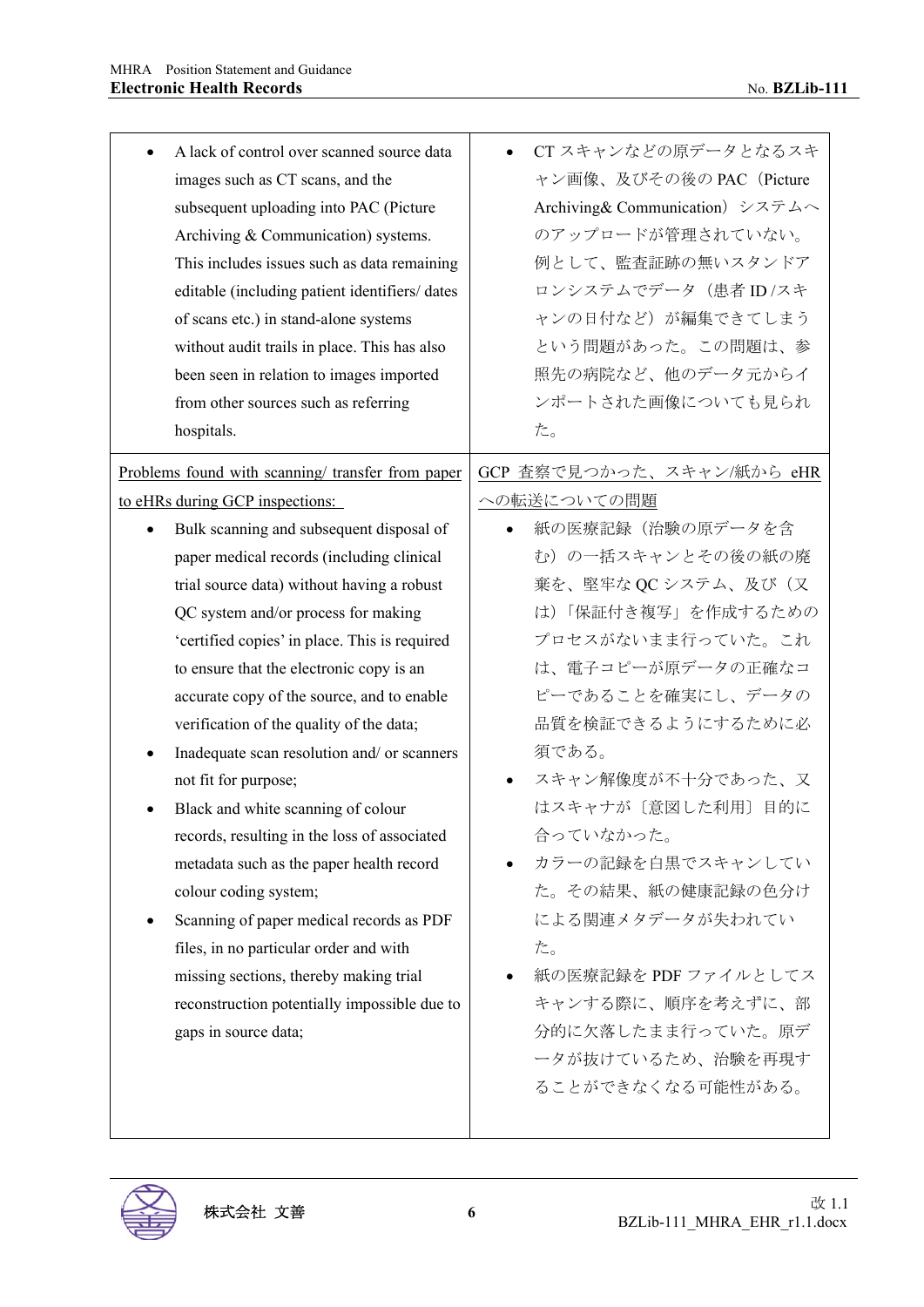| Scanning sub-contracted to companies     | ● スキャン実施を、下請け会社に委託  |
|------------------------------------------|---------------------|
| operating to their own QC processes,     | し、その会社の QC プロセスに従うよ |
| without adequate checks on whether these | うにしていたが、そのプロセスが十    |
| processes are sufficient or appropriate. | 分・妥当であるかを適切にチェックし   |
|                                          | ていなかった。             |

## **Guidance and Factors to consider**  ガイダンスと考慮すべき要因

| It is strongly advised that Trusts obtain input from | Trusts には、eHR を導入する前に、R&D と経 |
|------------------------------------------------------|------------------------------|
| R&D and experienced clinical trial practitioners     | 験豊富な治験実施者(治験責任医師、治験コー        |
| (such as Principal Investigators, research nurses,   | ディネータ、データコーディネータなど)から        |
| data coordinators) on clinical trial source data     | 治験の原データ要件に関する情報を入手するこ        |
| requirements prior to the introduction of eHR.       | とを強く勧める。eHRシステムを構築する際        |
| When establishing an eHR system the following        | は、次の側面を考慮すべきである。             |
| aspects should be considered:                        |                              |

# **1. For the eHR system: eHR** システムの場合

- Maintenance of data integrity via ongoing data review, change control processes and clear audit trails;
- Audit trails for information added to the eHR. Any new information added to the subjects' medical notes (whether paper or electronic) should show when the entry was made and by whom, so that the documentation provides a full audit trial of events (any amendments/ deletions etc.);
- 継続的なデータレビュー、変更管理プ ロセス、明瞭な監査証跡を通して、デ ータインテグリティを維持する。
- eHR に追加された情報を、監査証跡に 記録する。被験者の医療メモ(紙又は 電子)に新たな情報を追加するとき は、いつ、誰によって入力されたかを 示すようにする。これにより事象(修 正/削除など)の完全な監査証跡が、資 料として提供できるようになる。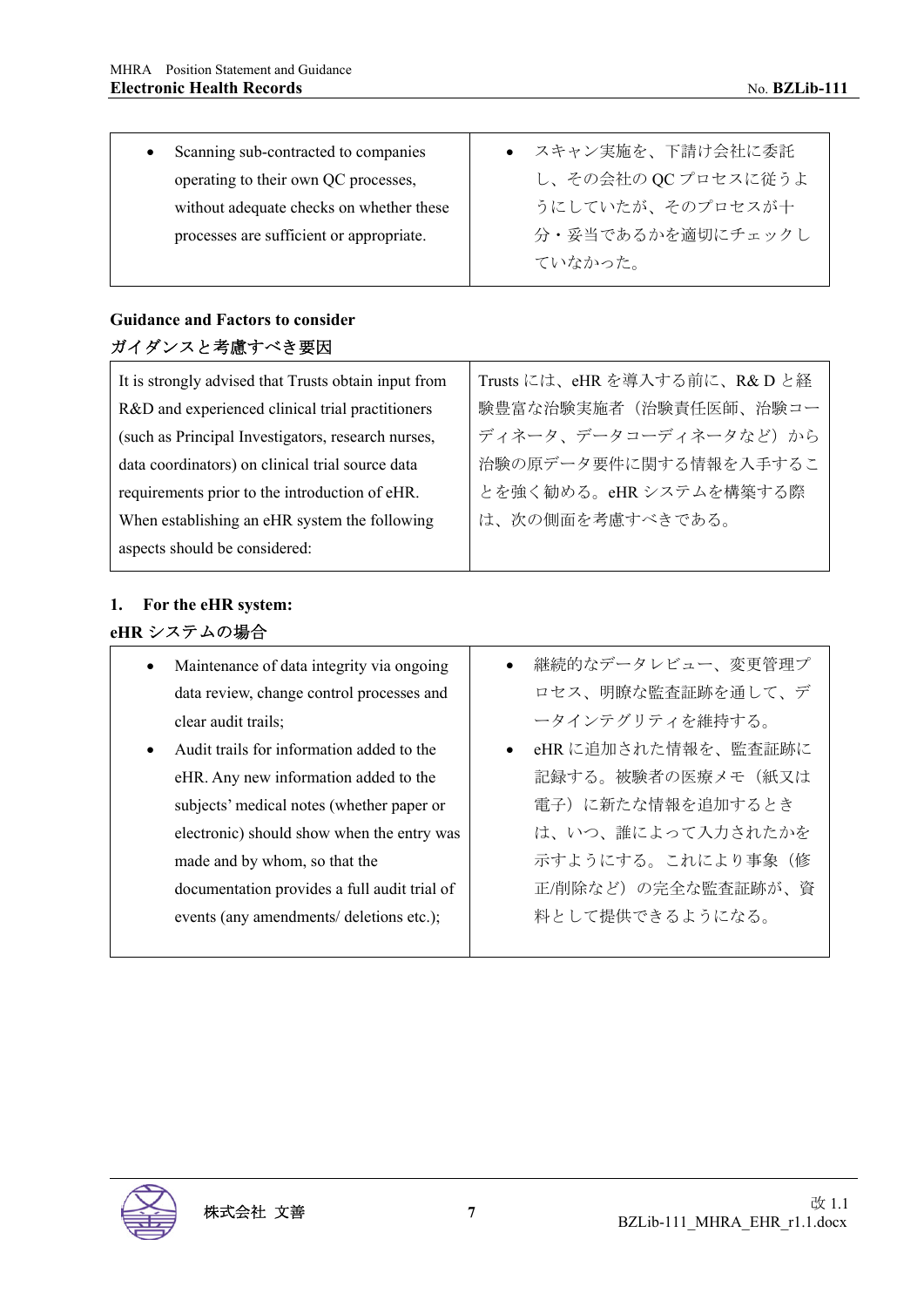- The investigator should still be able to demonstrate their medical oversight of the trial when eHR systems are used. For example where all entries into the medical records are made by a research nurse it can be difficult to reconstruct the investigator's input. A process should be incorporated into the system to enable investigators to verify the information recorded in the same way a paper record would have been signed and dated. The same principles should be applied to the review of other supporting documentation such as electronic laboratory results, imaging, pharmacy records etc. by the investigator;
- Where edit functions are in place for images that form part of the health records e.g. to remove subject identifiers and insert subject numbers prior to the image being transferred to the sponsor, QC processes should be implemented to ensure the correct re-labelling of these images (and retention of the original);
- Access to the system should be available for inspectors and sponsor representatives (e.g. monitors and auditors), which is limited to trial patients. This will enable source data verification of clinical trial subjects whilst protecting the confidentiality of non-trial patients. This should include access to audit trails;
- eHR システムを使用していたとして も、治験責任医師が治験の医学的に監 督していることを示せるようにする必 要がある。例えば、治験コーディネー タがすべての医療記録を入力していた とすると、治験責任医師の入力を再現 することは難しいかもしれない。治験 責任医師が紙の記録に署名・日付した のと同じ方法で、治験責任医師が記録 された情報を検証できるようにシステ ムにプロセスを組み込むべきである。 電子実験結果、画像、薬局記録などの 他の裏付けとなる資料を治験責任医師 がレビューする際にも同じ原則を適用 すべきである。
- 健康記録の中の画像を編集する機能 (例えばスポンサに転送する前に、被 験者の ID を削除し、被験者番号を挿入 する)が備わっている場合、QC プロ セスを設け、これらの画像に正しくラ ベルを付けなおす(そしてオリジナル を保持する)ことを確実にすべきであ る。
- 査察官及び治験依頼者の代表者(モニ タや監査人など)がシステムへアクセ スできるようにすべきである。ただ し、範囲は被験者に限定する。これに より治験に係わらない患者の秘密を保 護しつつ、治験対象の原データのベリ フィケーションが可能になる。アクセ ス範囲には監査証跡へのアクセスが含 まれる。

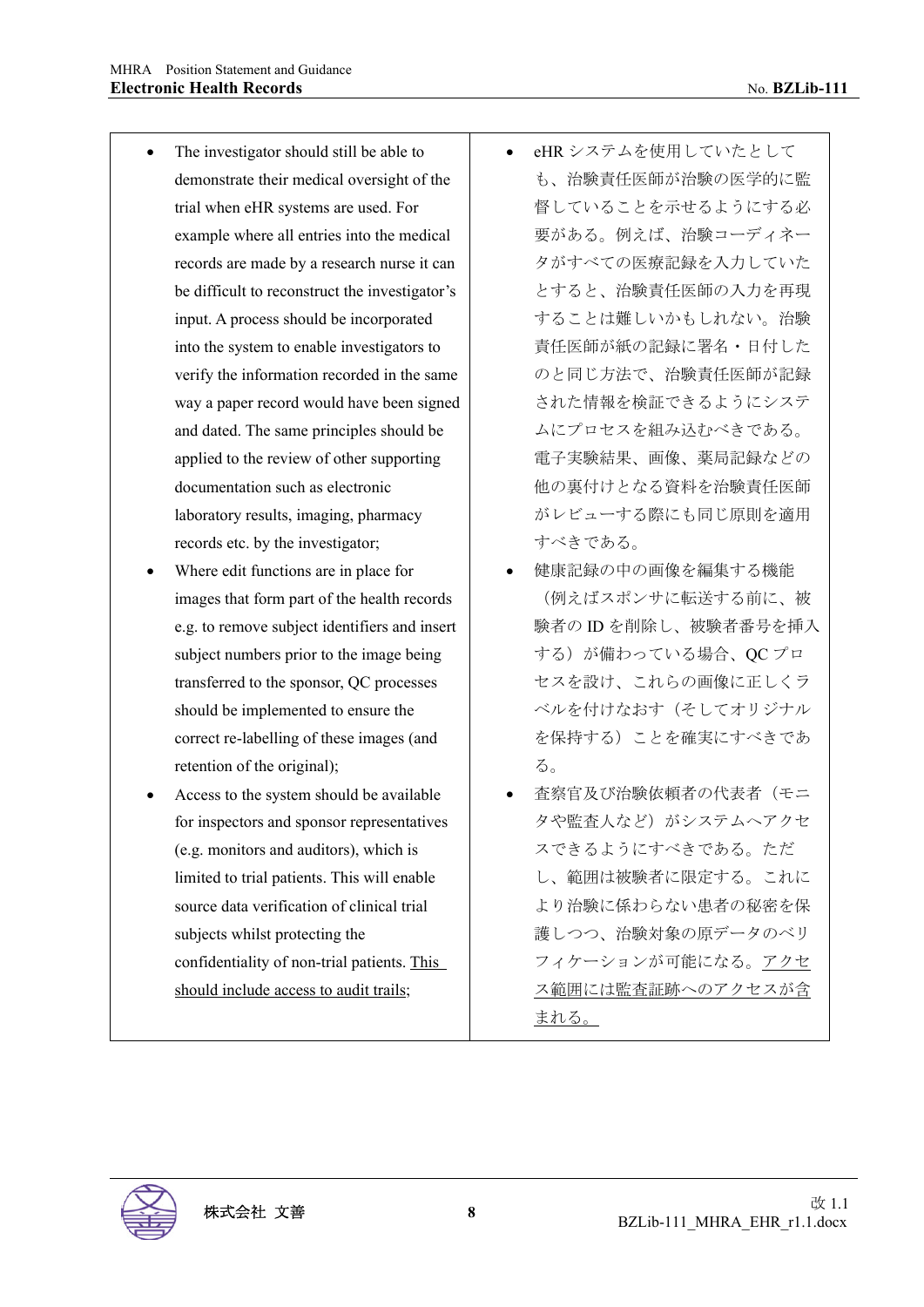| System to flag clinical trial patients and<br>search for trial records within the eHR;<br>Appropriate archiving to ensure long term<br>reliability, retrieval and reproducibility of<br>electronic data (and metadata), in line with<br>regulatory storage timelines (note this will<br>be 25 years as standard under the new<br>Clinical Trials Regulation 536/2014);<br>Written procedures in place to cover all of<br>the above processes. These procedures<br>could also be used to assure external<br>sponsors that compliant eHR systems have<br>been implemented;<br>Trusts should have oversight systems in<br>place (usually via R&D) to ensure | システムで、被験者にフラグを立て、<br>eHR内の治験記録を検索できるように<br>する。<br>規制で求められる保管期間(新しい<br>$\bullet$<br>Clinical Trials Regulation 536/2014 では<br>25年が標準になることに注意)を通じ<br>て、電子データ (及びメタデータ)の<br>信頼性確保、取り出し、コピーが確実<br>にできるよう適切なアーカイブを行<br>う。<br>上記のすべてのプロセスをカバーする<br>ための手順を文書化する。これらの手<br>順は、〔GCPに〕適合する eHR システ<br>ムが実装されたことを、外部の治験依<br>頼者に保証するためにも使用できる。 |
|----------------------------------------------------------------------------------------------------------------------------------------------------------------------------------------------------------------------------------------------------------------------------------------------------------------------------------------------------------------------------------------------------------------------------------------------------------------------------------------------------------------------------------------------------------------------------------------------------------------------------------------------------------|-----------------------------------------------------------------------------------------------------------------------------------------------------------------------------------------------------------------------------------------------------------------------------------------------------------------------------------|
| compliance with these processes and to<br>enable potential serious breaches of GCP to<br>be detected and reported e.g. if source data<br>are lost or destroyed.                                                                                                                                                                                                                                                                                                                                                                                                                                                                                          | Trusts は、(通常は R&D を介して) 監<br>督する仕組みを設け、これらのプロセ<br>スに確実に従い、潜在的な重大な GCP<br>違反(例:原データの紛失又は削除)<br>が確実に検出・報告されるようにすべ<br>きである。                                                                                                                                                                                                          |
| The above specifications are in addition to the<br>standard requirements for computer systems used in<br>clinical trials, including:<br>physical security;<br>restricted access;<br>record of roles and access rights;<br>data protection;<br>back-up of systems;<br>system validation and working processes<br>for change control and system failure.                                                                                                                                                                                                                                                                                                   | 上記の仕様は、治験で使用されるコンピュータ<br>ーシステムの標準的な要件(下記)に追加する<br>ものである。<br>物理的セキュリティ<br>制限付きアクセス<br>役割とアクセス権の記録<br>データ保護<br>システムのバックアップ<br>システムバリデーション、及び変更管<br>理とシステム障害の作業プロセス                                                                                                                                                                  |

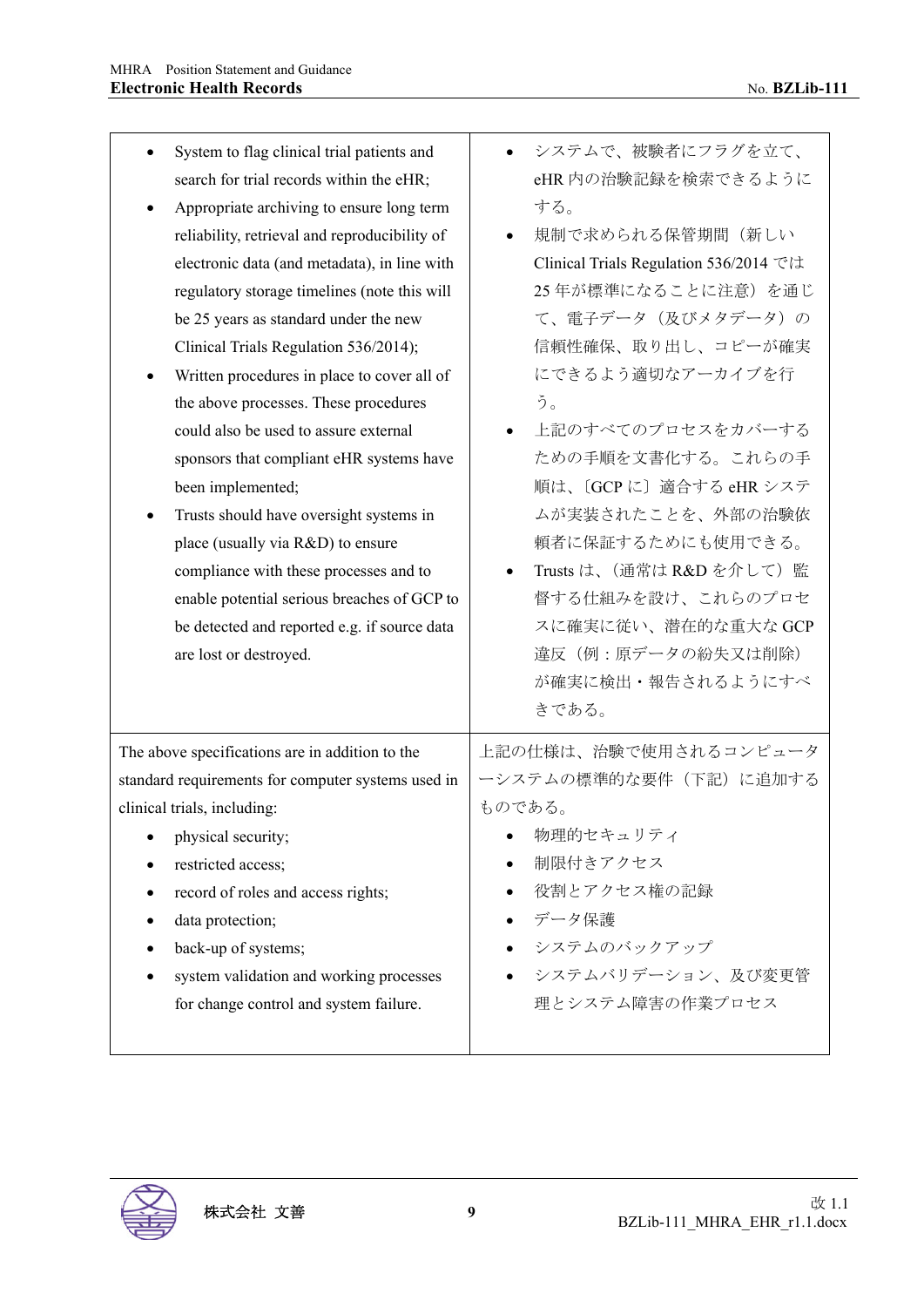#### **2. For the scanning/ transfer process from paper to e-records:**

## 紙から電子記録へのスキャン**/**転送プロセスの場合

- A validated process to confirm scanned documents are certified copies e.g. QC checks (to include scan quality, legibility, completeness, page counts etc.) and a documented audit trail of this process. Supporting documentation should include what documents were transferred, when and how the scanning took place and by whom (i.e. metadata);
- Written procedures in place to cover the above processes (these may also assure external sponsors that the system is GCP compliant).
- スキャンした文書が、保証付き複写で あることを確認するための QC チェッ ク(スキャン品質、判読性、完全性、 ページ数、他)などのバリデート済み のプロセスを設ける。 また、このプロセスについて、文書化 した監査証跡を設ける。裏付け資料と して、どの文書が転送され、いつ、ど のように、誰がスキャンしたのかの情 報(すなわちメタデータ)を残すべき である。
- 上記プロセスをカバーするための手順 を作成する。(これは、システムが GCP に準拠していることを外部の治験 依頼者に保証するためにも使える)。